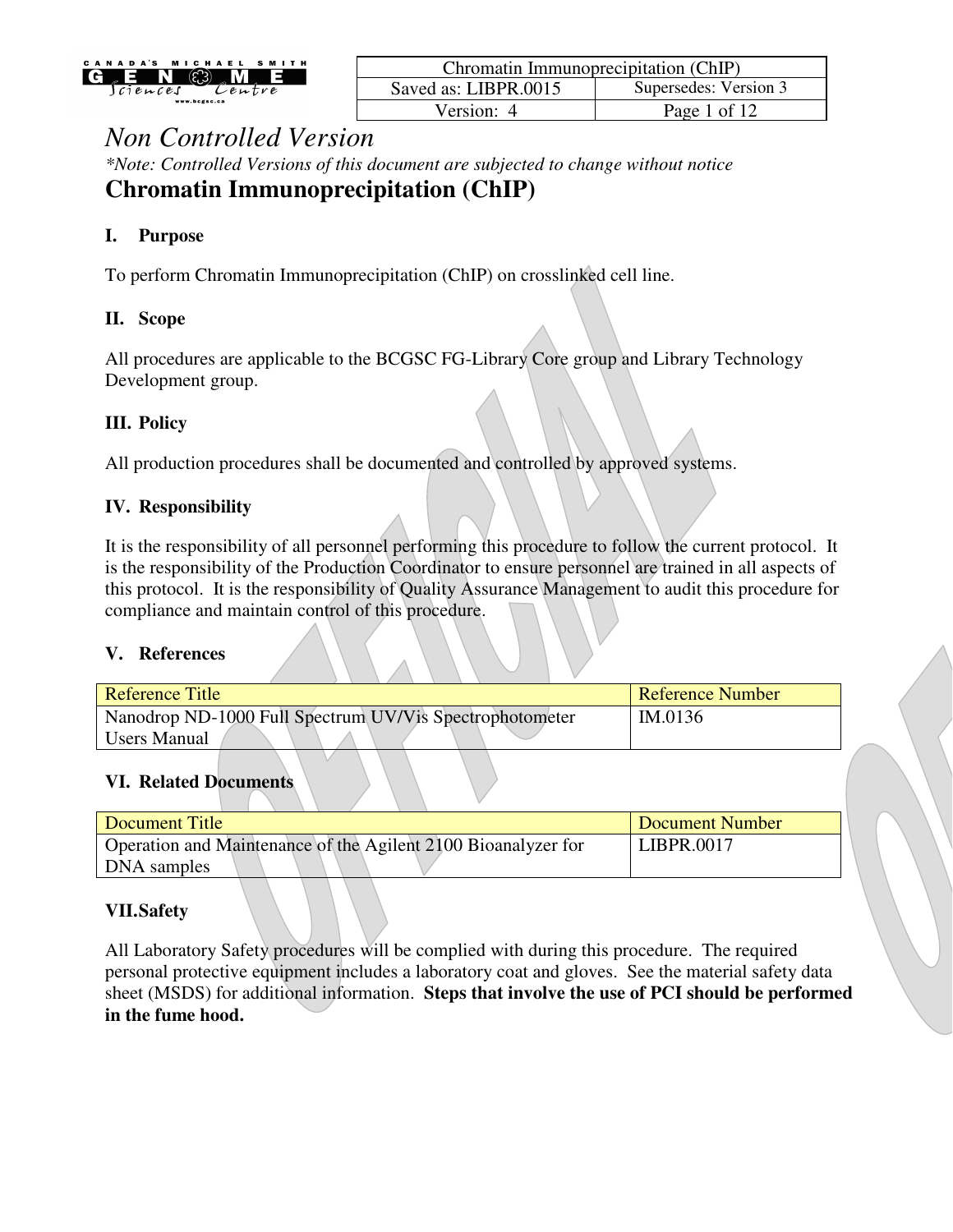| MICHAEL SMITH<br>CANADA'S<br>$\mathbb{C}$<br>$G_{e}E_N$ | Chromatin Immunoprecipitation (ChIP) |                                                         |
|---------------------------------------------------------|--------------------------------------|---------------------------------------------------------|
| lciences<br>Lentre                                      | Saved as: LIBPR.0015                 | Supersedes: Version 3                                   |
| www.bcgsc.ca                                            | √ersion:                             | $\angle$ of 1 <sup><math>\degree</math></sup><br>Page 2 |

*\*Note: Controlled Versions of this document are subjected to change without notice*

**VIII. Materials and Equipment** 

| <b>Name</b>                                 | Supplier                 | Number: #        | Model or Catalogue # |              |
|---------------------------------------------|--------------------------|------------------|----------------------|--------------|
| Fisherbrand Textured Nitrile gloves - large | <b>Fisher Scientific</b> | 270-058-53       |                      |              |
| wet ice                                     | In house                 | N/A              | N/A                  | N/A          |
| 1.5 ml Eppendorf tube                       | Ambion                   | 12400            |                      | $\checkmark$ |
| 15ml Conical Tubes                          | <b>VWR</b>               | CA21008-918      |                      | $\checkmark$ |
| Gilson P10 pipetman                         | Mandel                   | GF-44802         |                      | $\checkmark$ |
| Gilson P20 pipetman                         | Mandel                   | GF23600          |                      | $\checkmark$ |
| Gilson P200 pipetman                        | Mandel                   | GF-23601         |                      | $\checkmark$ |
| Gilson P1000 pipetman                       | Mandel                   | GF-23602         |                      | $\checkmark$ |
| Neptune barrier tips 10 µl                  | <b>CLP</b>               | Bt10XL           |                      | $\checkmark$ |
| Neptune barrier tips 20 µl                  | <b>CLP</b>               | Bt20             |                      | $\checkmark$ |
| Neptune barrier tips 200 µl                 | <b>CLP</b>               | <b>Bt200</b>     |                      | $\checkmark$ |
| Neptune barrier tips 1000 µl                | <b>CLP</b>               | <b>Bt1000</b>    |                      | $\checkmark$ |
| Galaxy mini-centrifuge                      | <b>VWR</b>               | 37000-700        |                      | $\checkmark$ |
| Large Kimwipes                              | <b>Fisher Scientific</b> | 06-666-117       |                      | $\checkmark$ |
| Black ink permanent marker pen              | <b>VWR</b>               | 52877-310        |                      | $\checkmark$ |
| Small Autoclave waste bags 10"X15"          | <b>Fisher Scientific</b> | $01 - 826 - 4$   |                      | $\checkmark$ |
| 10ml serological pipettes                   | <b>Fisher Scientific</b> | CS004488         |                      | $\checkmark$ |
| Portable Pipet Aid, Multispeed XP,          |                          |                  |                      | $\checkmark$ |
| rechargeable                                | <b>Fisher Scientific</b> | 13-681-15E       |                      |              |
| DEPC water                                  | Ambion                   | AM9924           |                      | $\checkmark$ |
| Ultra Pure Water (Rnase/Dnase free)         | Invitrogen               | 10977-023        |                      | ✓            |
|                                             | Commercial               | People Soft ID:  |                      | ✓            |
| Anhydrous Ethyl Alcohol (100% Ethanol)      | Alcohol                  | 23878            |                      |              |
|                                             | Molecular                |                  |                      | $\checkmark$ |
| DNA away                                    | <b>Bioproducts</b>       | 7010             |                      |              |
| nProtein A Sepharose 4 Fast Flow            | Amersham                 | 17-5280-01       |                      | $\checkmark$ |
| nProtein G Sepharose 4 Fast Flow            | Amersham                 | $17 - 0618 - 01$ |                      | $\checkmark$ |
| 1M Tris Solution, pH 8.0                    | Ambion                   | AM9856           |                      | $\checkmark$ |
| Triton® X-100, laboratory grade             | Sigma                    | X100-100ML       |                      | $\checkmark$ |
| Deoxycholic acid, sodium salt               | <b>Fisher Scientific</b> | AC21859-0250     |                      | $\checkmark$ |
| 20% SDS Solution                            | Ambion                   | AM9820           |                      | $\checkmark$ |
| Sodium Chloride, Biological Grade           | <b>Fisher Scientific</b> | S-6713           |                      | $\checkmark$ |
| EDTA, Disodium salt,                        | Fisher Scientific        | BP120-1          |                      | $\checkmark$ |
| Complete-Mini EDTA-free Protease            | Roche                    |                  |                      | $\checkmark$ |
| <b>Inhibitor Cocktail Tablet</b>            | Diagnostics              | 04 695 159 001   |                      |              |
| Complete-Mini Protease Inhibitor Cocktail   | Roche                    |                  |                      |              |
| Tablet                                      | Diagnostics              | 04 693 124 001   |                      |              |
| Rnase-free Non-stick tubes, 1.5ml,          | Ambion                   | AM12450          |                      | $\checkmark$ |
| Centrifuge, Eppendorf 5417R, refrigerated   |                          |                  |                      |              |
| high-speed, 115V                            | Fisher Scientific        | 5417 R           | $\checkmark$         |              |
| Deoxyribonucleic acid, single stranded from |                          |                  |                      | $\checkmark$ |
| salmon testes                               | Sigma                    | D7656-1ML        |                      |              |
| Bovine Serum Albumin (BSA), Buffers,        |                          |                  |                      | ✓            |
| 10mg/ml                                     | <b>NEB</b>               | B9001S           |                      |              |
| 2ml tubes                                   | Diamed                   | <b>PRE-2000N</b> |                      | $\checkmark$ |
| Syringe, 1ml, Gauge: 26                     | Fisher Scientific        | 14-823-2E        |                      | $\checkmark$ |
| LabQuake Shaker/Rotator with Clips          | Barnstead                | 415110           | $\checkmark$         |              |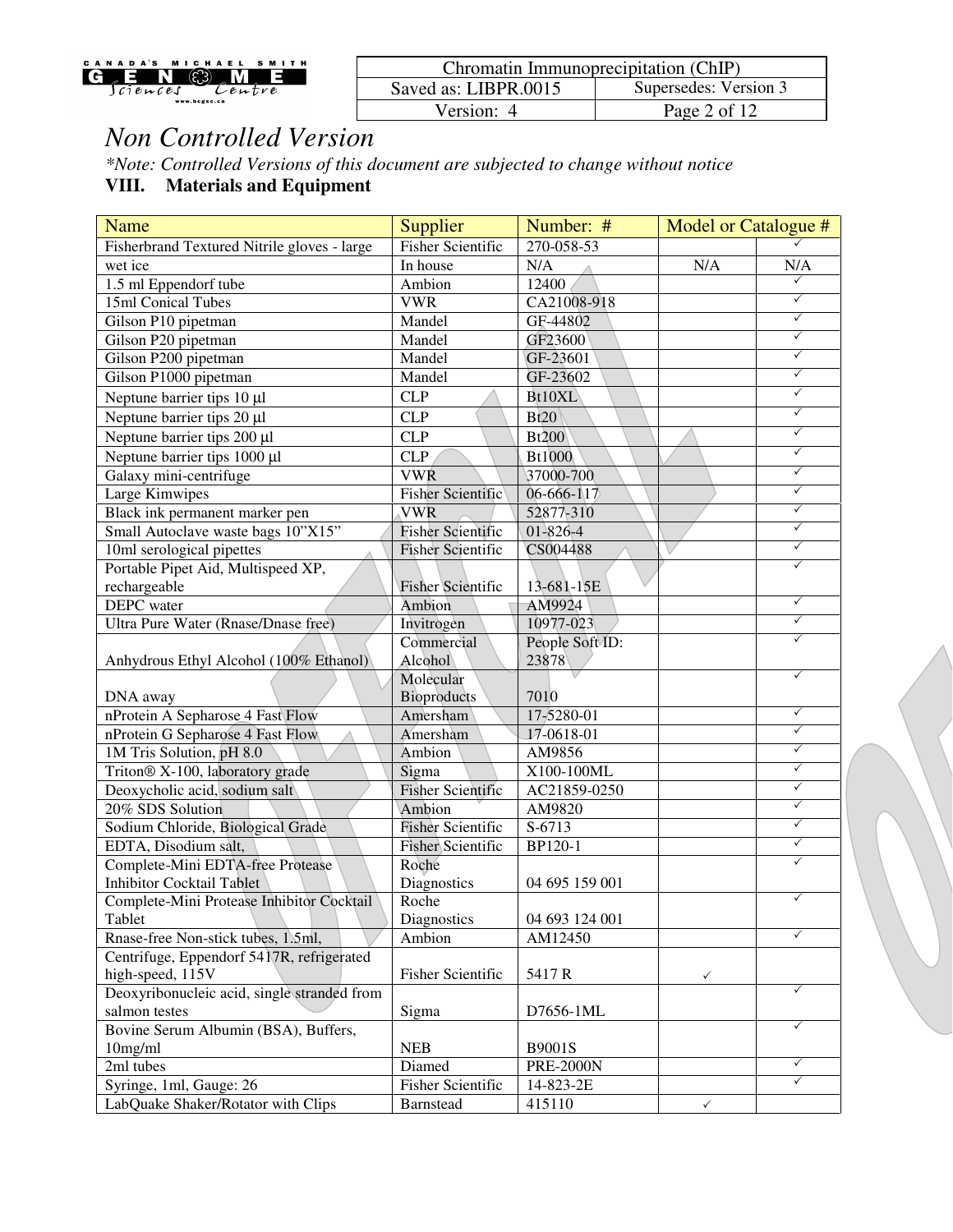| MICHAEL SMITH<br>CANADA'S<br><b>THE COLLECT</b><br>IG E | Chromatin Immunoprecipitation (ChIP) |                       |
|---------------------------------------------------------|--------------------------------------|-----------------------|
| $l$ ciences<br>Lentre                                   | Saved as: LIBPR.0015                 | Supersedes: Version 3 |
| www.bcgsc.ca                                            | ersion:/                             | 3 of $12$<br>Page .   |

*\*Note: Controlled Versions of this document are subjected to change without notice*

| Sonic Dismembrator 550 (cup horn)    | <b>Fisher Scientific</b> | Discontinued   | N/A          | N/A |
|--------------------------------------|--------------------------|----------------|--------------|-----|
| Foam tube holder                     | <b>Ambion Sample</b>     | N/A            | N/A          | N/A |
| QIAquick PCR Purification Kit, 50rxn | Qiagen                   | 28104          |              |     |
| Proteinase K $(20\mu g/\mu l)$       | Invitrogen               | 2553049        |              |     |
| 2ml phase lock gel heavy tubes       | Eppendorf                | E 32005.152    |              |     |
| Phenol/Chloroform/Isoamyl Alcohol    | <b>Fisher Scientific</b> | BP1752-100     |              |     |
| Sodium Acetate, 3M, pH 5.5           | Ambion                   | 9740           |              |     |
| NanoDrop ND-1000 Spectrophotometer   | NanoDrop Tech.           | ND-1000        |              |     |
| 0.6ml tubes                          | <b>Active Motif</b>      | ChIP-IT Kit    | N/A          | N/A |
| VX-100 Vortex Mixer                  | Rose Scientific          | S-0100         | $\checkmark$ |     |
| NaHCO3                               | Sigma                    | S7277          |              |     |
| Rnase, Dnase-free, 500µg             | Roche                    | 11119915001    |              |     |
| Eppendorf Thermomixer 1.5 mL         | Eppendorf                | 21516-166      | ✓            |     |
| Parafilm                             | <b>Fisher Scientific</b> | 13-374-12      |              |     |
| Mussel Glycogen                      | Roche                    | 10 901 393 001 |              |     |

#### **IX. Procedure**

### **6 th floor ChIP Room**

#### **1. Retrieval of reagents and equipment preparation (Day 1)**

- 1.1. Put on a clean pair of gloves and lab coat.
- 1.2. Wipe down the work bench, small equipment, and ice bucket with DNAway (Thermo Fisher Scientific – Molecular BioProducts, USA) and Ethanol.
- 1.3. Change gloves.
- 1.4. Retrieve fresh ice and all required reagents.

#### **2. Preparation of Beads**

- 2.1. Resuspend the stock of Protein G Sepharose and Protein A Sepharose beads fully by inverting the bottles several times.
- 2.2. Amount of beads to take out from the Protein G Sepharose and Protein A Sepharose stock bottle in total:

 $40\mu$ l of beads (20 $\mu$ l of each bead type) per 1x10e8 cells (for pre-clearing) + 20 $\mu$ l of beads (10µl of each bead type) x number of IPs

ie: If the starting material is  $2x10e8$  cells and the number of IPs in this experiment = 4, take out 80µl of beads for pre-clearing and 80µl of beads for IP, a total of 160µl of beads should be taken out. (Always take out a bit more than is needed). If 160µl of beads in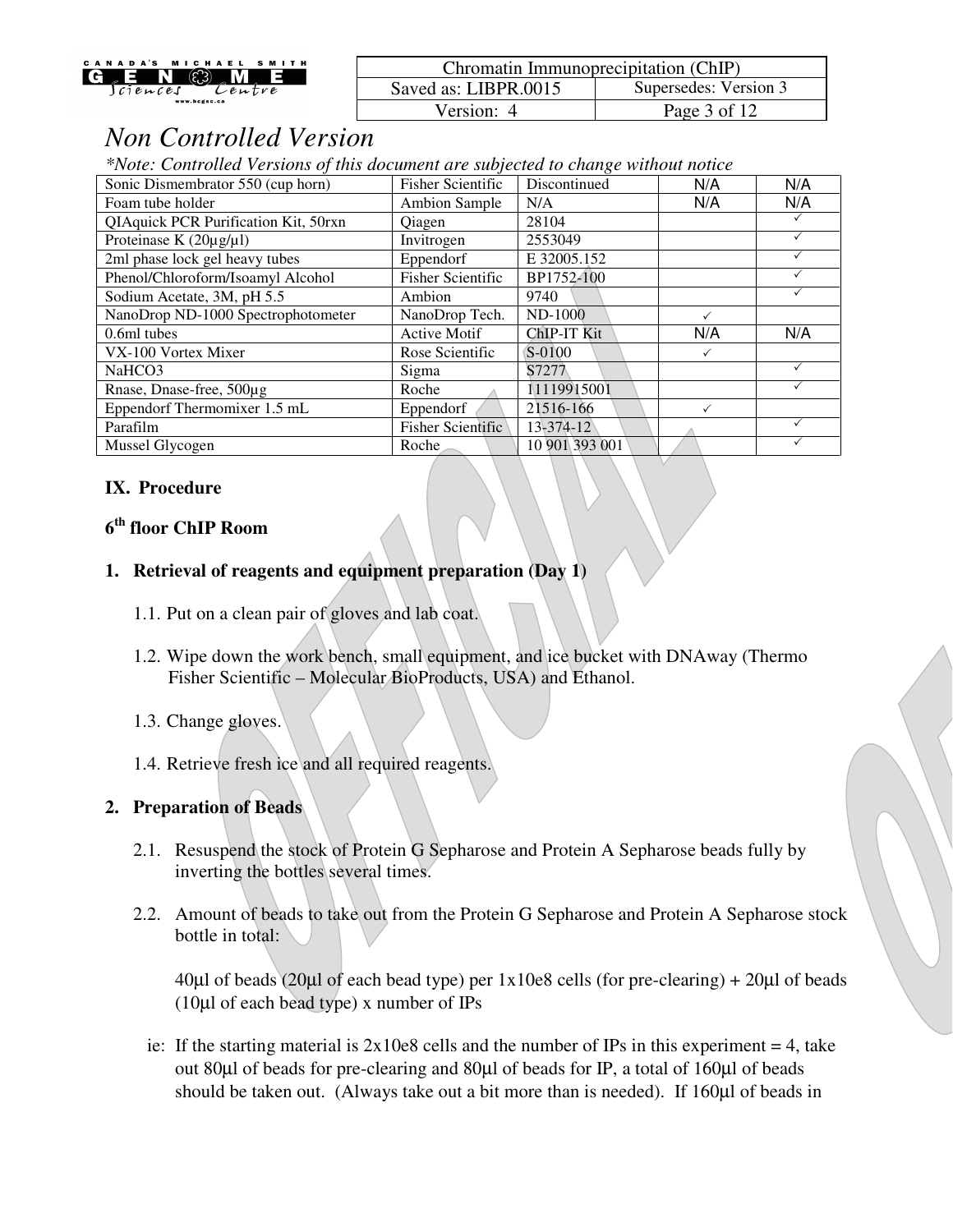

| Chromatin Immunoprecipitation (ChIP) |                       |  |
|--------------------------------------|-----------------------|--|
| Saved as: LIBPR.0015                 | Supersedes: Version 3 |  |
| Version: 4                           | Page 4 of 12          |  |

- *\*Note: Controlled Versions of this document are subjected to change without notice* total is needed, take out ~90µl from each of the Protein G Sepharose and the Protein A Sepharose stock bottle.
	- Note: When pipetting out beads, use a p200 tip that has the end of the tip cut off for a wider opening. All subsequent handling of beads should be performed with p200 tips that have the end of the tip cut off.
	- 2.3. Mix the beads together into a 1.5ml non-stick tube.
	- 2.4. Dissolve 1 tablet of Complete-Mini EDTA-free PIC into 10ml of IP Buffer and mix.
	- 2.5. Add 1ml of the IP Buffer and PIC mix to beads and wash by inverting several times.
	- 2.6. Pellet the beads by centrifuging for 2 minutes at 4000rpm at  $4^{\circ}$ C.
	- 2.7. Place beads on a rack and allow 30seconds for the beads to fully settle.
	- 2.8. Remove the supernatant with a 200 $\mu$ l pipette. Avoid disturbing the beads when discarding supernatant.
	- 2.9. Repeat wash with 1ml of the IP Buffer and PIC mix.
	- 2.10. Pellet beads by centrifuging for 2 minutes at 4000rpm at  $4^{\circ}$ C.
	- 2.11. Place beads on a rack and allow 30seconds for the beads to fully settle.
	- 2.12. Remove the supernatant with a 200ul pipette. Avoid disturbing the beads when discarding supernatant.
	- 2.13. To the beads, add 1ml IP Buffer and PIC mix gently,

7.5µl of 10mg/ml Salmon Sperm DNA/160µl bead mix 20µl of 10mg/ml BSA/160µl bead mix

 Adjust based on the same ratio if different volume of beads is used. Rotate on rotator for 3hrs at 4°C.

- Note: During the 3hrs of blocking of beads, continue with lysing and sonication of cells as described in step 3.
- 2.14. Pellet beads as described above.
- 2.15. Resuspend beads 1:1 with IP Buffer and PIC mix to make a 50% slurry.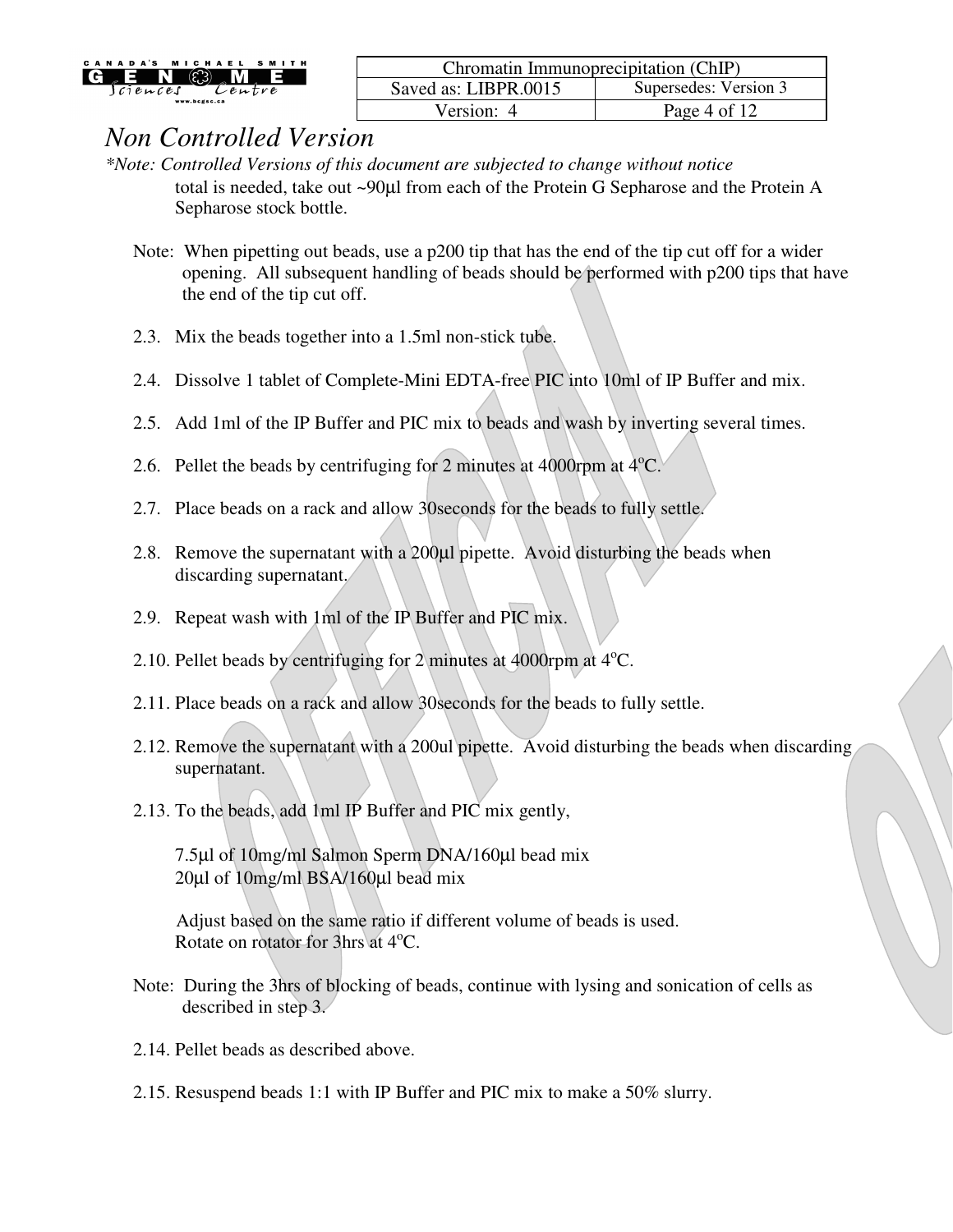

| Chromatin Immunoprecipitation (ChIP) |                       |  |
|--------------------------------------|-----------------------|--|
| Saved as: LIBPR.0015                 | Supersedes: Version 3 |  |
| Version: 4                           | Page 5 of 12          |  |

*\*Note: Controlled Versions of this document are subjected to change without notice* 2.16. Store slurry on ice until ready to use.

### **3. Lysing of cells**

- 3.1 Dissolve 1 Complete-Mini PIC tablet in 10ml of ChIP Lysis Buffer and mix.
- 3.2 Thaw out cell pellet  $(-1x10e8$  cells are good for  $\sim$  7-8 IPs if each IP is with 100µg chromatin). The following procedure is based on using  $1x10e8$  cells. For different number of cells, adjust ratio of reagents needed.
- 3.3 Add 2ml of ChIP Lysis Buffer + PIC and pipette up and down to mix.
- 3.4 Incubate on ice for 30minutes.
- 3.5 Transfer cells into two 2ml tubes. (1ml of sample into one 2ml tube, use more tubes if there are more than 2ml of samples)
- 3.6 Pass cells through 1ml syringe (with 26 gauge) 5-6 times and spin at 5000rpm for 10minutes at  $4^{\circ}$ C.
- 3.7 Carefully remove supernatant and resuspend each pellet with ChIP Lysis Buffer + PIC to a final volume of 250µl per pellet.

#### **4. Sonication**

- 4.1. Connect either end of coaxial High Frequency Cable to SHV connector on rear panel of generator, and connect other end of cable to SHV connector on the convector. Push the connectors on and turn the chrome rings ¼ turn to secure the connectors.
- 4.2. Mount the convertor and the cup horn onto a laboratory stand with large clamps. Do not hold or clamp the convertor by the black portion or by the horn itself, only support the convertor by clamping around the broad (chrome-plated) section.
- 4.3. Put the two black screws into the cup horn.
- 4.4. Fill the cup with water and a little bit of ice to the black mark on the cup horn.
- 4.5. Turn generator on by pressing "I" on Power Switch, switch will illuminate when power is on.
- 4.6. Press CLEAR to select Programmed Mode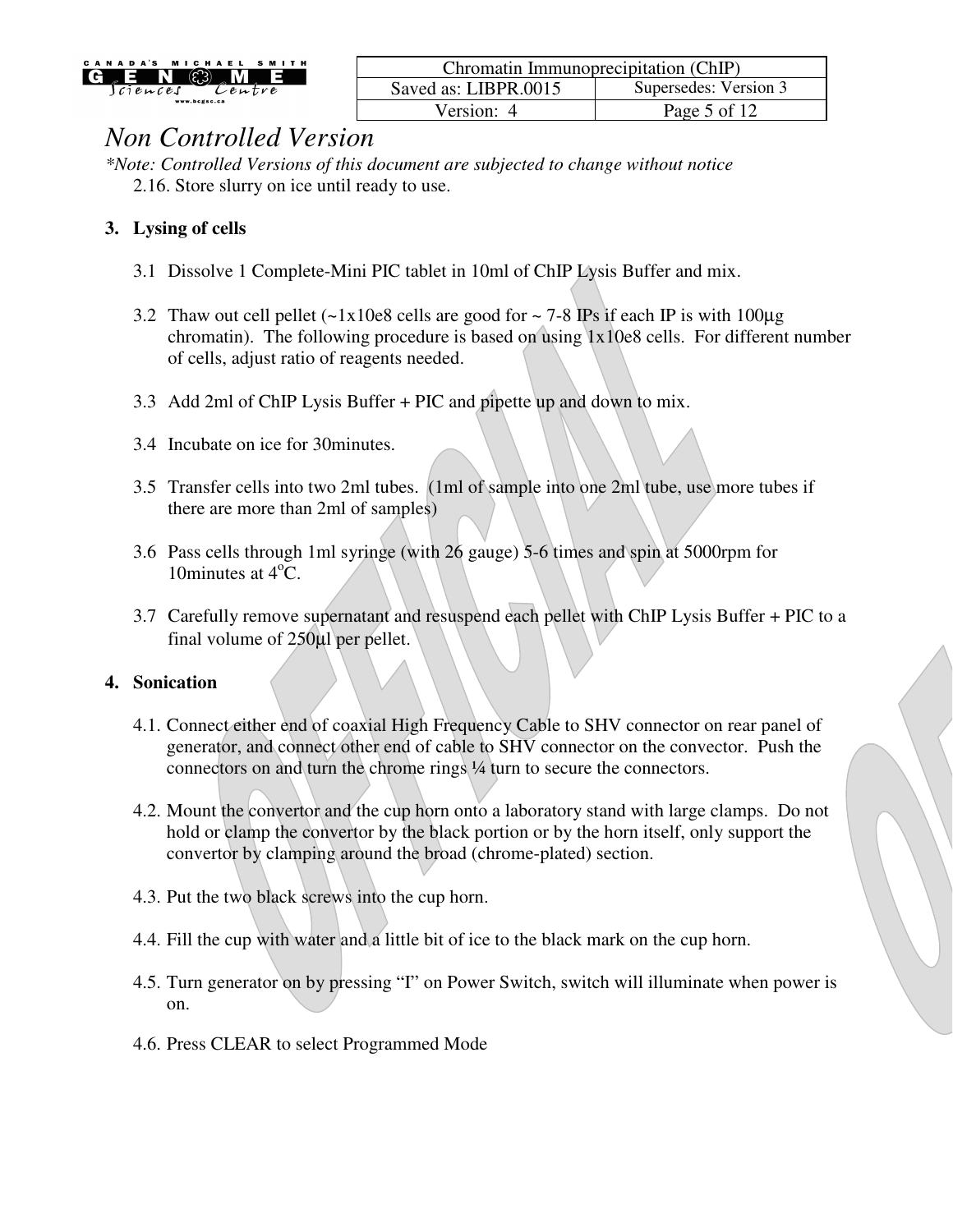| CANADA'S          |              | MICHAELS  | <b>MITH</b> |
|-------------------|--------------|-----------|-------------|
|                   | 12 R         |           |             |
| $c$ $i$ en $c$ es |              | $2$ entre |             |
|                   | www.bcgsc.ca |           |             |

| Chromatin Immunoprecipitation (ChIP) |                       |  |
|--------------------------------------|-----------------------|--|
| Saved as: LIBPR.0015                 | Supersedes: Version 3 |  |
| Version: 4                           | Page 6 of 12          |  |

*\*Note: Controlled Versions of this document are subjected to change without notice*

- 4.7. Press PROG?DATA to select programmed mode; Display will show program screen and memory location.
- 4.8. Press PROG key a second time to begin programming the selected memory location.
- 4.9. Enter the process time: 00:10:00 (10minutes) and press enter.
- Note: Sonication time needed might be different for different samples, optimization might be needed.
- 4.10.Enter pulse on time: 00:30:00 (30seconds) and press enter.
- 4.11.Enter pulse off time: 00:30:00 (30seconds) and press enter.
- 4.12. Secure sample (2.0ml tube) in the cup horn by using a floating tube holder. Sit the sample right on top of the hole on the radiating surface of the cup horn.
- 4.13.Press start to begin processing sample as programmed. Adjust amplitude setting to "7".
- 4.14. Aspirate water out and replenish more ice to maintain water level at the black mark during the process when the sonicator is in the pulse off time. Ensure that the sample remains in upright position above the hole on the radiating surface all the time.
- 4.15. Once the program finishes, it will stop on its own. The program timer will automatically reset itself.
- 4.16. Return amplitude setting to "0".
- 4.17. Sonicate the rest of the samples as described above.
- 4.18. Once sonication is done, return amplitude setting to "0". Press "O" on the Power Switch to turn generator off.
- 4.19. Disconnect cable from SHV connector on the convector.
- 4.20. Spin samples at  $14000$ rpm for  $12$ min at  $4^{\circ}$ C.
- 4.21. Transfer supernatant to fresh 1.5ml non-stick tube. Pool supernatant from the same crosslinked sample together.
- 4.22. Aliquot 5ul of chromatin into 195ul of Ultrapure water for reverse-crosslinking QC check of the quantity and size of the sonicated chromatin. Proceed to section 5.
- 4.23. Store the remaining of the sample at  $4^{\circ}C$ .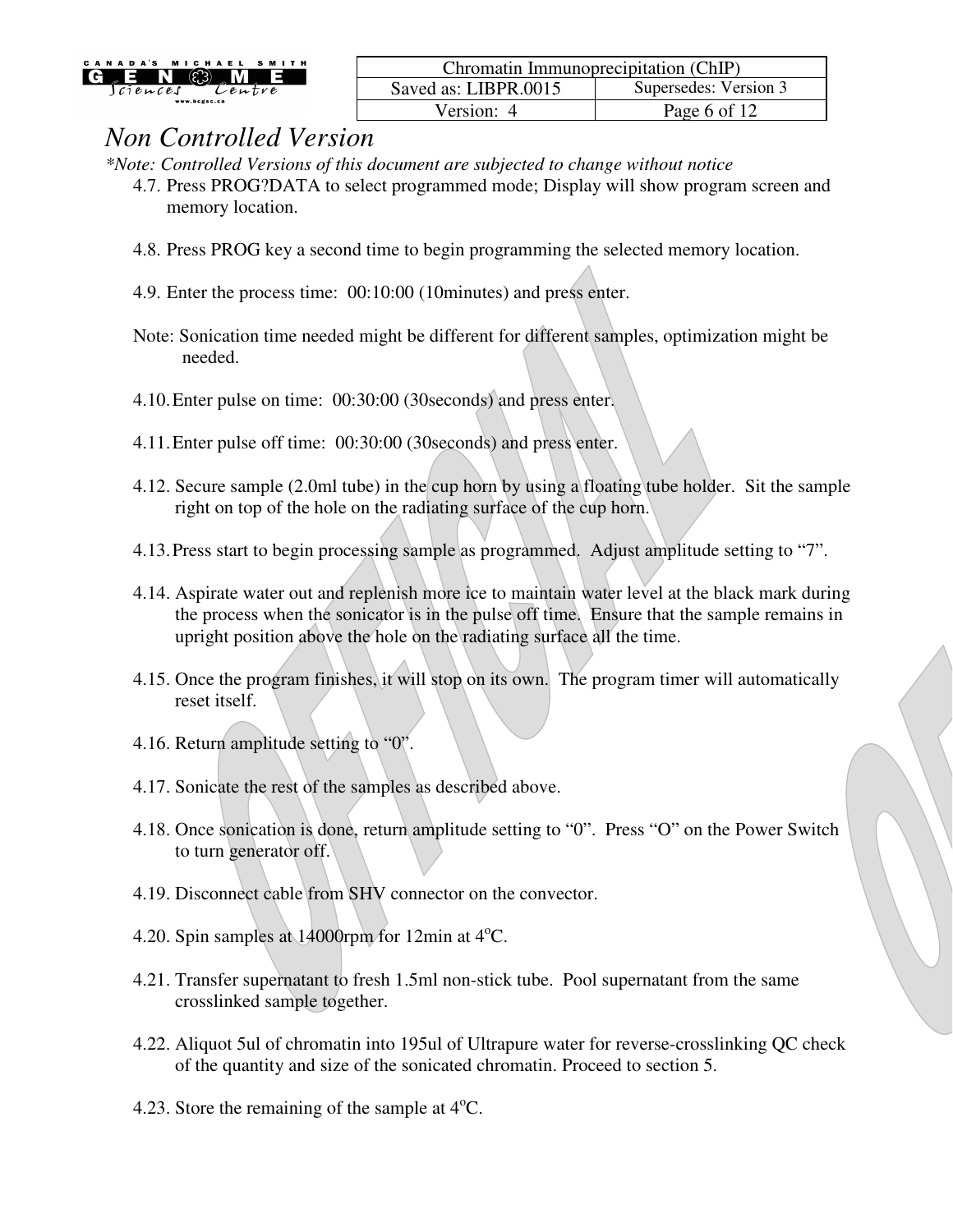

| Chromatin Immunoprecipitation (ChIP) |                       |  |
|--------------------------------------|-----------------------|--|
| Saved as: LIBPR.0015                 | Supersedes: Version 3 |  |
| Version: 4                           | Page 7 of 12          |  |

*\*Note: Controlled Versions of this document are subjected to change without notice*

#### **5. Reverse-Crosslinking for sonicated chromatin QC check**

- 5.1. Reverse crosslink by adding 8µl of 5M NaCl and 10µl of 0.5µg/µl RNase (Roche).
- 5.2. Incubate at  $68^{\circ}$ C for 30 minutes on the thermomixer.
- 5.3. Briefly spin down tube and let cool to room temperature.
- 5.4. Add 1ul of Proteinase K (20µg/µl).
- 5.5. Incubate at  $42^{\circ}$ C for 30 minutes.
- 5.6. Spin down 2ml phase lock gel tubes at 14000rpm for 1min at room temperature.
- 5.7. Add sample (~200µl) to the 2ml phase lock gel tube and add 200µl PCI to the sample. Mix by inverting.
- 5.8. Centrifuge at 14000rpm for 5min at room temperature.
- 5.9. Transfer supernatant to a fresh 1.5ml tube. Add 1ul of 10mg/ml mussel glycogen, 20µl of 3M NaOAc pH5.5, 500µl of ice cold 100% EtOH. Vortex to mix completely and place at 20°C for 20 minutes.
- 5.10. Centrifuge at 14000 rpm for at least 20 minutes at  $4^{\circ}$ C.
- 5.11.Carefully remove and discard supernatant. Do not disturb pellet.
- 5.12. Wash pellet with 1ml 70% EtOH. Spin at 14000rpm for 5min at  $4^{\circ}$ C.
- 5.13.Remove and discard supernatant.
- 5.14.Repeat 70% EtOH wash one more time.
- 5.15.Allow pellet to dry.
- 5.16.Resuspend pellet in 20µl of DEPC water.
- 5.17.Run on Agilent DNA 1000 assay to check fragment sizes. If no fragment is between 100- 300bp, discuss with supervisor for further sonication.
- 5.18.Run on nanodrop to determine concentration.
- **6. Preclearing (Day 2)**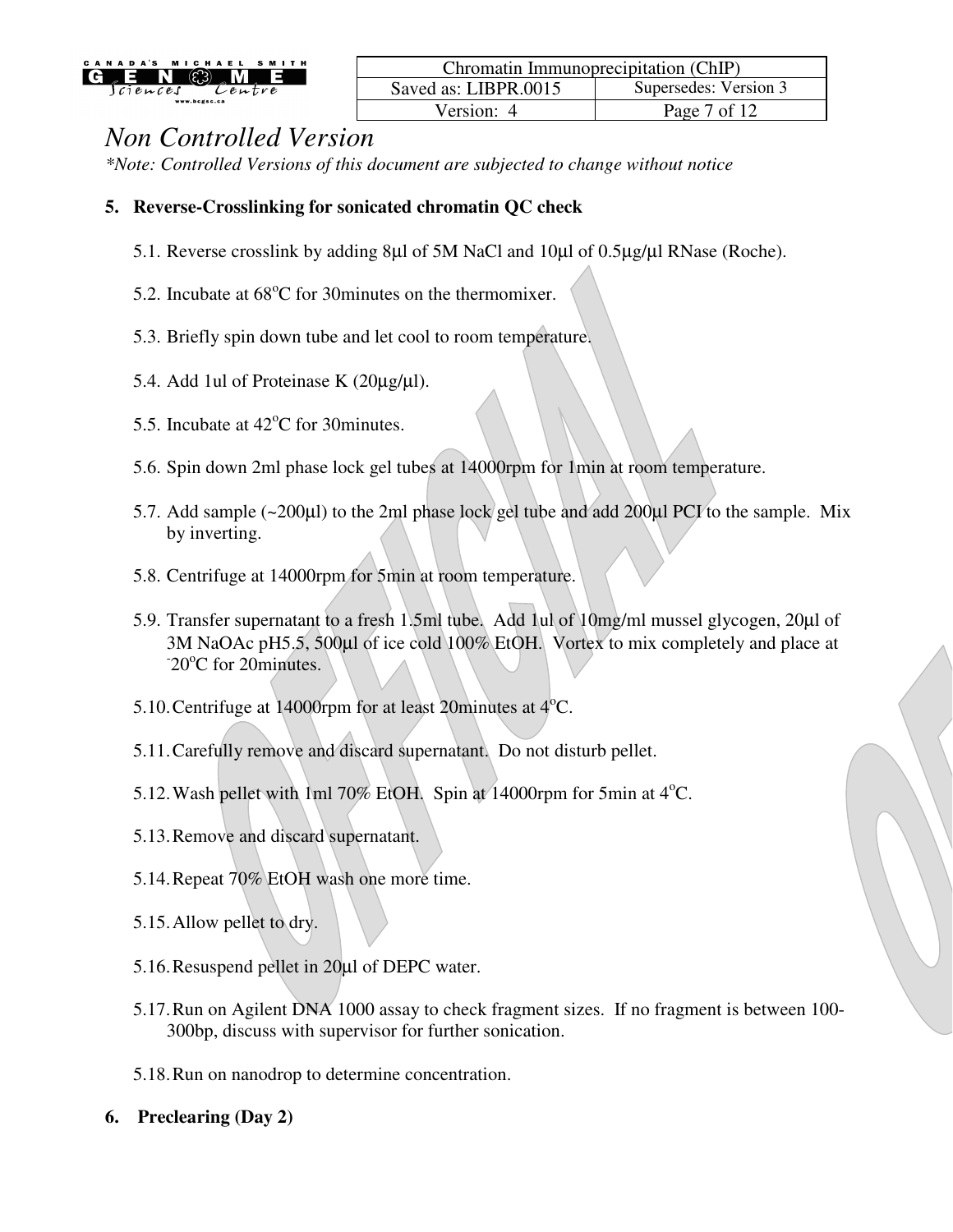

| Chromatin Immunoprecipitation (ChIP) |                       |  |
|--------------------------------------|-----------------------|--|
| Saved as: LIBPR.0015                 | Supersedes: Version 3 |  |
| Version: 4                           | Page 8 of 12          |  |

*\*Note: Controlled Versions of this document are subjected to change without notice*

- 6.1. Add 40 $\mu$ l of the blocked bead mix slurry to the pooled chromatin fraction and rotate at  $4^{\circ}$ C for 2 hrs.
- Note: 40µ of blocked beads are sufficient for pre-clearing chromatin from 1x10e8 cells, adjust the amount of beads needed if different amount of cell number were used.
- 6.2. Spin at 4000rpm for 2min at  $4^{\circ}$ C. Transfer supernatant carefully into new 1.5ml non-stick tube.
- 6.3. Spin the supernatant at 4000rpm for 2min at  $4^{\circ}C$  to ensure all beads have been removed.
- 6.4. Aliquot out 20 $\mu$ l for Input fraction into a 1.5ml tube. Store Input fraction at 4<sup>o</sup>C.

#### **7. IP**

- 7.1 Based on the nanodrop quant, set up IPs in non-stick 0.6ml tubes.
- 7.2 Aliquot out the amount of pre-cleared chromatin needed based on the nanodrop quant into non-stick 0.6ml tubes. Top up to 200ul final volume with IP buffer + PIC.
- 7.3 Add the corresponding antibody. Parafilm tubes and rotate at  $4^{\circ}$ C for 1 hr.
- 7.4 Add 20 $\mu$ l of ProteinA/G prepared slurry to each IP. Parafilm tubes and rotate at  $4^{\circ}$ C overnight.

### **8. Washing (Day 3)**

8.1 Centrifuge samples at 4000rpm for 2min at  $4^{\circ}$ C. Let beads fully settle by placing on a rack for 30seconds and remove supernatant with P200 pipette. Avoid disturbing beads.

Note: All subsequent washes should be performed as described above.

- 8.2 Add 400µl of ChIP Wash buffer and vortex gently for 10sec. Rotate beads at 4<sup>o</sup>C for 3min.
- 8.3 Wash one more time with ChIP Wash Buffer and then once with Final ChIP Wash Buffer.
- 8.4 Before centrifuging samples in Final ChIP Wash Buffer, transfer IPs to new 1.5ml nonstick tubes. Centrifuge and remove supernatant as described above.

### **9. Elution and Reverse Crosslinking**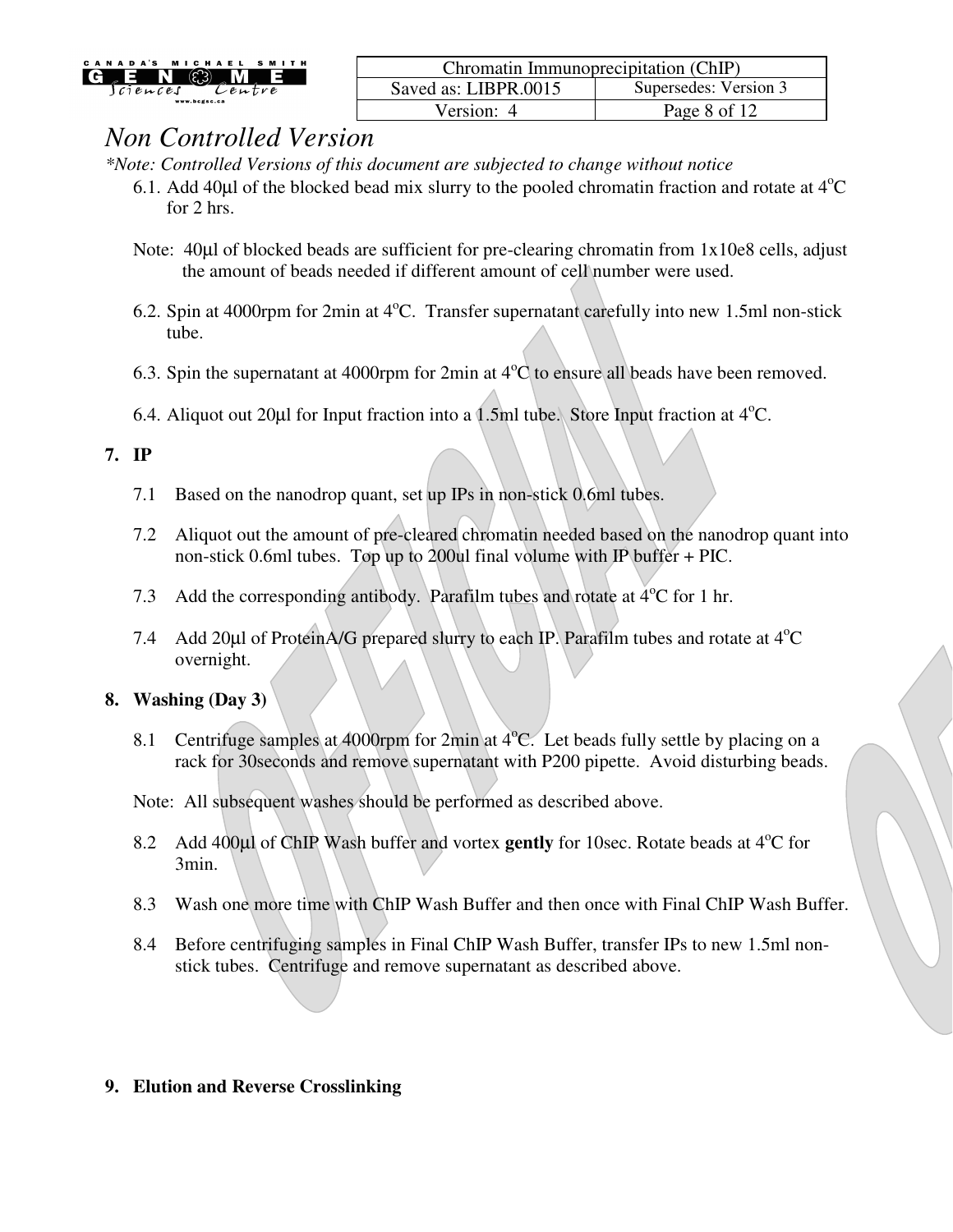| CANADA'S MICHAEL SMITH<br><u>ිදල</u><br>G E N<br>$_{\circ}$ M<br>lciences<br>Lentre | Chromatin Immunoprecipitation (ChIP) |                       |
|-------------------------------------------------------------------------------------|--------------------------------------|-----------------------|
|                                                                                     | Saved as: LIBPR.0015                 | Supersedes: Version 3 |
| www.bcgsc.ca                                                                        | Version:                             | Page 9 of 12          |

*\*Note: Controlled Versions of this document are subjected to change without notice*

- 9.1 Retrieve Input DNA from  $20^{\circ}$ C freezer. Add 180 $\mu$ l of Elution Buffer to Input DNA to bring up to 200µl final volume.
- 9.2 Add 100µl Elution Buffer to IP samples (which have just the beads).
- 9.3 Add 10µl of 0.5µg/µl RNase (Roche) to all samples, including the Input DNA. Incubate all samples including the input DNA in a thermomixer at  $68^{\circ}$ C for 2hrs with mixing set at 1000rpm, mixing on for 30secs and off for 1min.
- 9.4 For the IP samples (not the Input DNA sample), spin down at 4000rpm for 2min. Let beads fully settle by placing on a rack for 30seconds. Transfer supernatant into 1.5ml tubes.
- 9.5 Repeat elution of beads by adding another 100µl of Elution Buffer to the beads. Incubate at  $68^{\circ}$ C for 5 min.
- 9.6 Remove all samples (including the Input DNA) from the thermomixer. Pool supernatant of the same sample together (ie. from the second round of elution with the first round of elution). All samples should be around 200µl each (including the Input DNA sample). Discard tubes with bead mix.

#### **10. Purification of DNA**

- 10.1 Purify DNA on Qiaquick columns using the QIAquick PCR Purification Kit.
- 10.2 Follow the Qiagen protocol with the changes listed below.
- 10.3 Perform the second spin for 2 minutes instead of one after the PE wash.
- 10.4 Use p200 tip to aspirate any addition ethanol trapped on the rim in the Qiagen column.
- 10.5 Let the column air dry for 1 minute before adding buffer EB (Qiagen).
- 10.6 Heat the elution buffer to 50 degrees.
- 10.7 Add 30 µl of EB to the centre of the column and let sit for 1 minute prior to centrifugation.
- 10.8 Wipe down work bench and small equipment with DNAway.

**Note: QC check such as Qubit quant and/or qPCR will need to be done on samples.**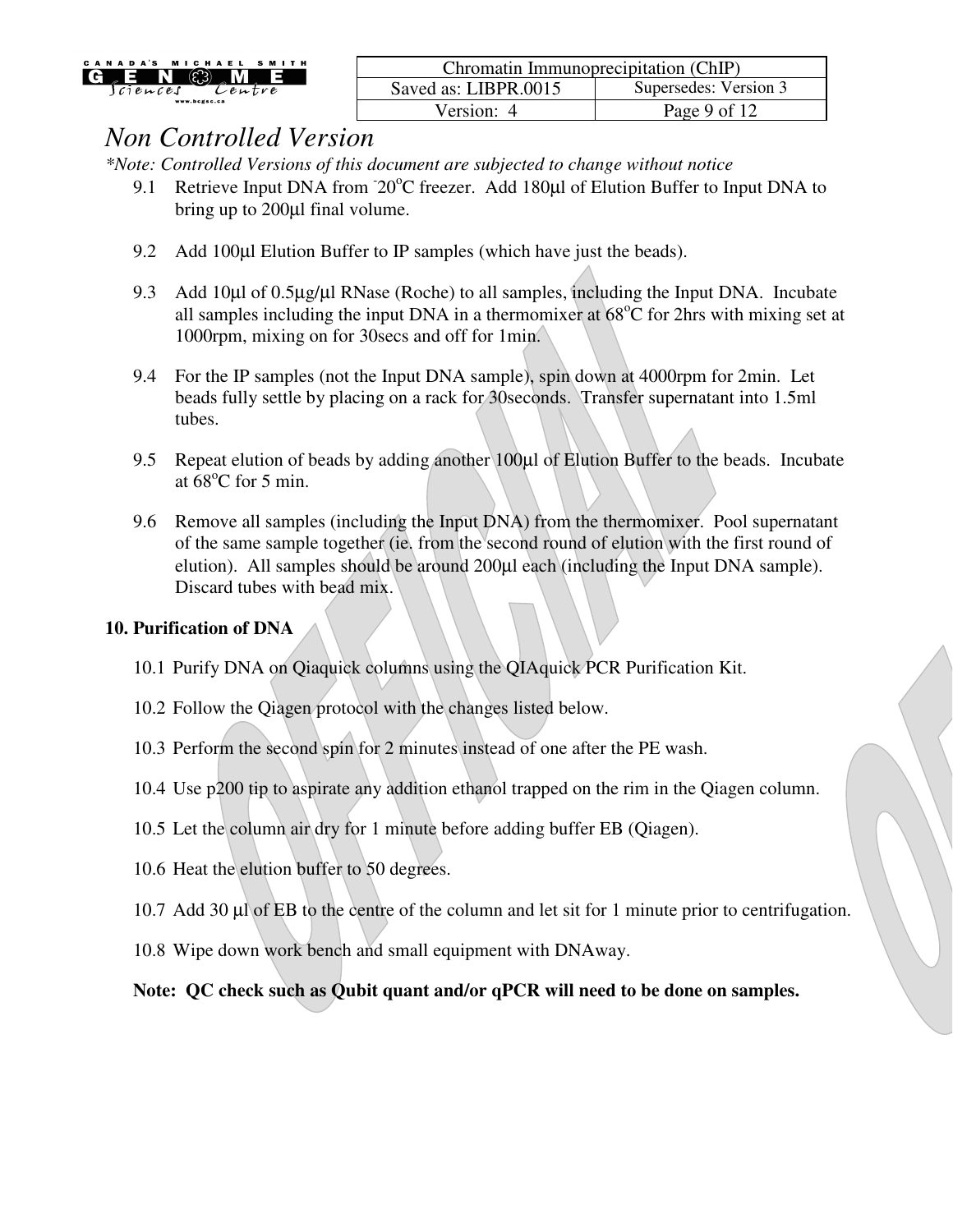| ADA'S<br>N<br>A<br>c.         | M I         | CHAEL<br><b>S-</b> | <b>ITH</b><br>м |
|-------------------------------|-------------|--------------------|-----------------|
|                               | <b>STEP</b> |                    |                 |
| $c$ $i$ $e$ $\mu$ $c$ $e$ $s$ |             | $v$ entre          |                 |
| www.bcgsc.ca                  |             |                    |                 |

| Chromatin Immunoprecipitation (ChIP) |                       |  |
|--------------------------------------|-----------------------|--|
| Saved as: LIBPR.0015                 | Supersedes: Version 3 |  |
| Version: 4                           | Page 10 of 12         |  |

*\*Note: Controlled Versions of this document are subjected to change without notice* **Appendix A** 

| <b>Reagent</b>                                  | <b>Final Concentration</b> |  |
|-------------------------------------------------|----------------------------|--|
| <b>ChIP Lysis Buffer</b>                        |                            |  |
| Tris-HCl (pH 8.0)                               | 50 <sub>m</sub> M          |  |
| <b>SDS</b>                                      | $1\%$                      |  |
| <b>EDTA</b>                                     | 10mM                       |  |
| Complete-Mini PIC tablet from Roche             | Refer to protocol          |  |
|                                                 |                            |  |
| <b>IP</b> Buffer                                |                            |  |
| Tris-HCl (pH 8.0)                               | 10mM                       |  |
| Triton X-100                                    | $1\%$                      |  |
| Deoxycholate                                    | $0.1\%$                    |  |
| <b>SDS</b>                                      | 0.1%                       |  |
| <b>NaCl</b>                                     | 90 <sub>m</sub> M          |  |
| <b>EDTA</b>                                     | 2mM                        |  |
| Complete-Mini PIC tablet (EDTA Free) from Roche | Refer to protocol          |  |
|                                                 |                            |  |
| <b>ChIP Wash Buffer</b>                         |                            |  |
| Tris-HCl (pH 8.0)                               | 20mM                       |  |
| <b>SDS</b>                                      | 0.1%                       |  |
| Triton X-100                                    | 1%                         |  |
| <b>EDTA</b>                                     | 2mM                        |  |
| <b>NaCl</b>                                     | 150mM                      |  |
|                                                 |                            |  |
| <b>ChIP Final Wash Buffer</b>                   |                            |  |
| Tris-HCl (pH 8.0)                               | 20mM                       |  |
| <b>SDS</b>                                      | 0.1%                       |  |
| Triton X-100                                    | $1\%$                      |  |
| <b>EDTA</b>                                     | 2mM                        |  |
| NaCl                                            | 500mM                      |  |
|                                                 |                            |  |
| <b>Elution Buffer</b>                           |                            |  |
| NaHCO <sub>3</sub>                              | 100mM                      |  |
| SDS                                             | 1%                         |  |